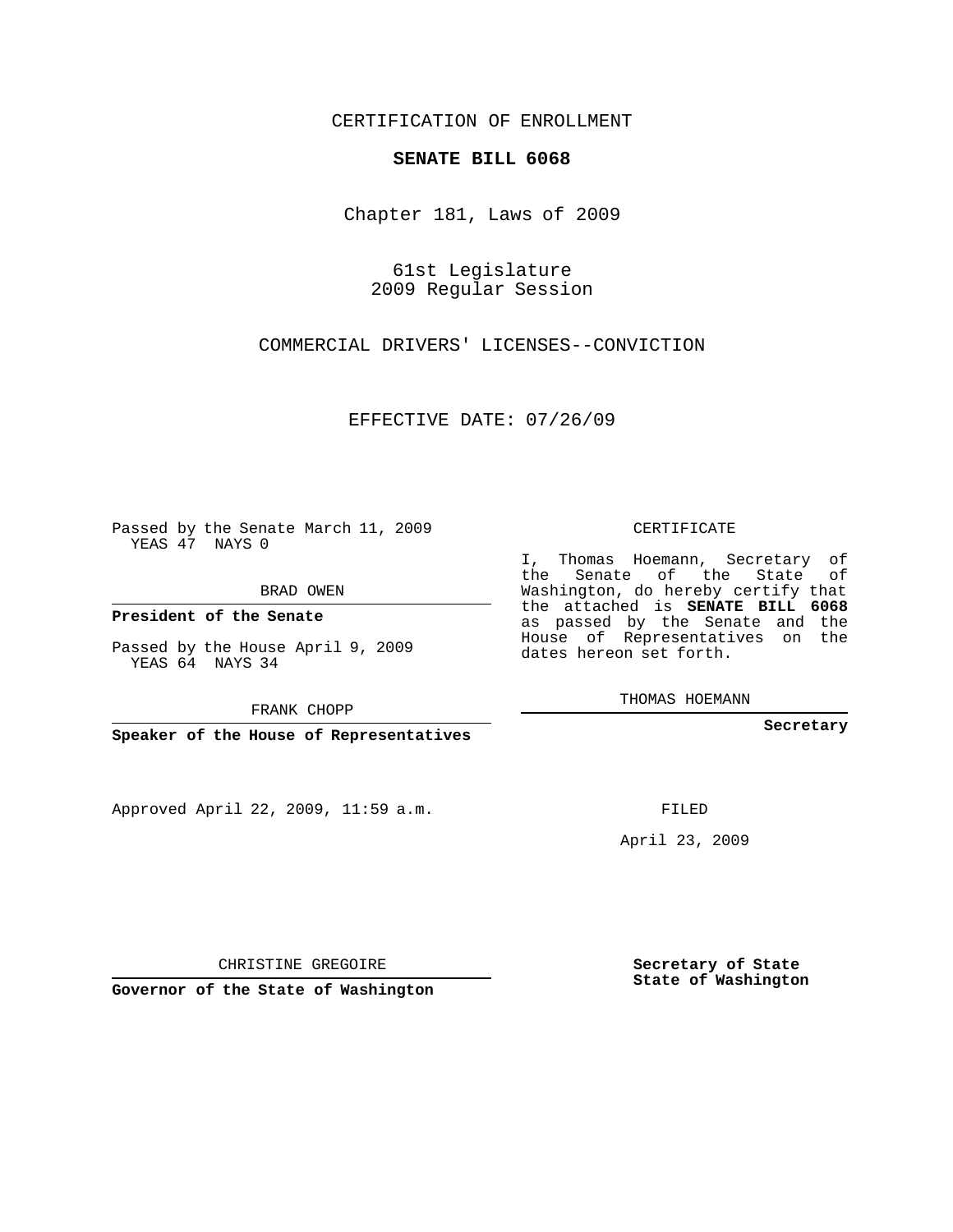## **SENATE BILL 6068** \_\_\_\_\_\_\_\_\_\_\_\_\_\_\_\_\_\_\_\_\_\_\_\_\_\_\_\_\_\_\_\_\_\_\_\_\_\_\_\_\_\_\_\_\_

\_\_\_\_\_\_\_\_\_\_\_\_\_\_\_\_\_\_\_\_\_\_\_\_\_\_\_\_\_\_\_\_\_\_\_\_\_\_\_\_\_\_\_\_\_

Passed Legislature - 2009 Regular Session

**State of Washington 61st Legislature 2009 Regular Session**

**By** Senators Swecker, Haugen, King, and Shin; by request of Department of Licensing

Read first time 02/20/09. Referred to Committee on Transportation.

 AN ACT Relating to the definition of "conviction" for purposes of 2 the uniform commercial driver's license act; amending RCW 46.20.270; and reenacting and amending RCW 46.25.010.

BE IT ENACTED BY THE LEGISLATURE OF THE STATE OF WASHINGTON:

 **Sec. 1.** RCW 46.20.270 and 2006 c 327 s 1 are each amended to read as follows:

 (1) Whenever any person is convicted of any offense for which this title makes mandatory the withholding of the driving privilege of such person by the department, the court in which such conviction is had shall forthwith mark the person's Washington state driver's license or permit to drive, if any, in a manner authorized by the department. A valid driver's license or permit to drive marked under this subsection shall remain in effect until the person's driving privilege is withheld by the department pursuant to notice given under RCW 46.20.245, unless the license or permit expires or otherwise becomes invalid prior to the effective date of this action. Perfection of notice of appeal shall stay the execution of sentence including the withholding of the driving privilege.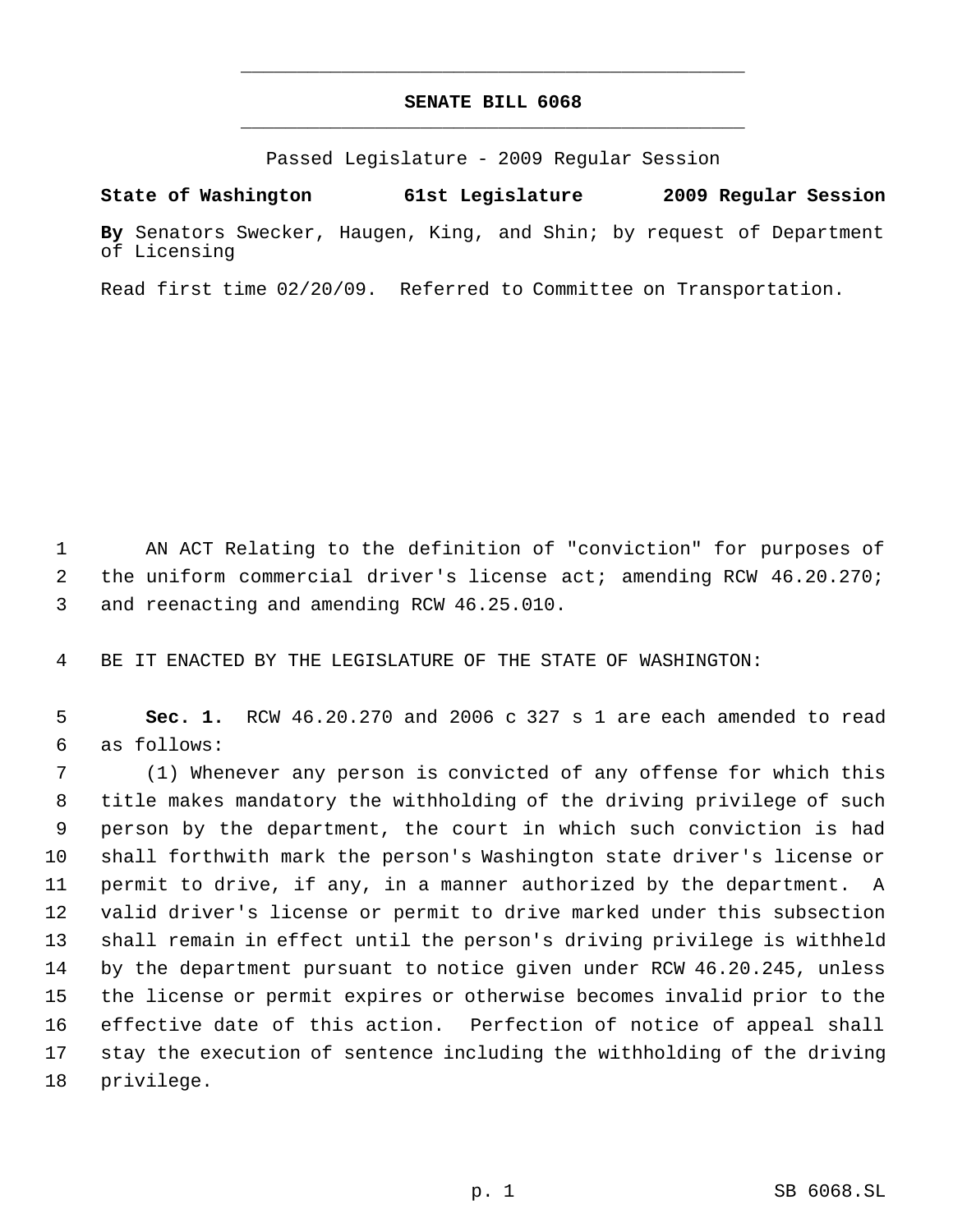(2) Every court having jurisdiction over offenses committed under this chapter, or any other act of this state or municipal ordinance adopted by a local authority regulating the operation of motor vehicles on highways, or any federal authority having jurisdiction over offenses substantially the same as those set forth in Title 46 RCW which occur on federal installations within this state, shall immediately forward to the department a forfeiture of bail or collateral deposited to secure the defendant's appearance in court, a payment of a fine, penalty, or court cost, a plea of guilty or nolo contendere or a finding of guilt, or a finding that any person has committed a traffic infraction an abstract of the court record in the form prescribed by rule of the supreme court, showing the conviction of any person or the finding that any person has committed a traffic infraction in said court for a violation of any said laws other than regulations governing standing, stopping, parking, and pedestrian offenses.

 (3) Every state agency or municipality having jurisdiction over offenses committed under this chapter, or under any other act of this state or municipal ordinance adopted by a state or local authority regulating the operation of motor vehicles on highways, may forward to the department within ten days of failure to respond, failure to pay a penalty, failure to appear at a hearing to contest the determination that a violation of any statute, ordinance, or regulation relating to standing, stopping, parking, or other infraction issued under RCW 46.63.030(1)(d) has been committed, or failure to appear at a hearing to explain mitigating circumstances, an abstract of the citation record in the form prescribed by rule of the department, showing the finding by such municipality that two or more violations of laws governing standing, stopping, and parking or one or more other infractions issued under RCW 46.63.030(1)(d) have been committed and indicating the nature of the defendant's failure to act. Such violations or infractions may not have occurred while the vehicle is stolen from the registered owner or is leased or rented under a bona fide commercial vehicle lease or rental agreement between a lessor engaged in the business of leasing vehicles and a lessee who is not the vehicle's registered owner. The department may enter into agreements of reciprocity with the duly authorized representatives of the states for reporting to each other violations of laws governing standing, stopping, and parking.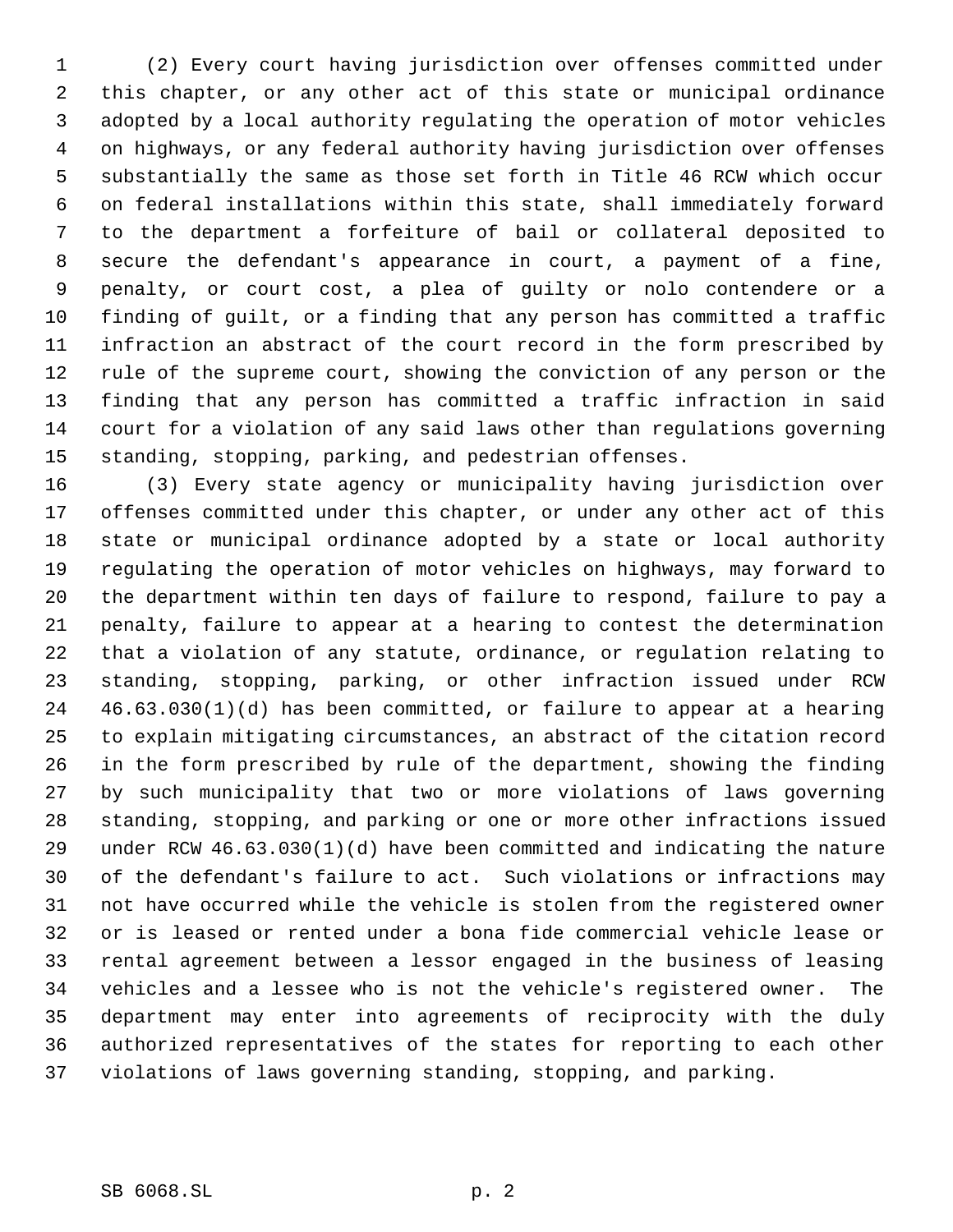1 (4) For the purposes of this title ((46 RCW the term)) and except as defined in RCW 46.25.010, "conviction" means a final conviction in a state or municipal court or by any federal authority having jurisdiction over offenses substantially the same as those set forth in 5 this title ((46-RCW)) which occur on federal installations in this state, an unvacated forfeiture of bail or collateral deposited to secure a defendant's appearance in court, the payment of a fine or court cost, a plea of guilty or nolo contendere, or a finding of guilt on a traffic law violation charge, regardless of whether the imposition of sentence or sanctions are deferred or the penalty is suspended, but not including entry into a deferred prosecution agreement under chapter 10.05 RCW.

13 (5) For the purposes of this title ((46 RCW the term))<sub>L</sub> "finding that a traffic infraction has been committed" means a failure to respond to a notice of infraction or a determination made by a court pursuant to this chapter. Payment of a monetary penalty made pursuant to RCW 46.63.070(2) is deemed equivalent to such a finding.

 **Sec. 2.** RCW 46.25.010 and 2006 c 327 s 2 and 2006 c 50 s 1 are each reenacted and amended to read as follows:

 The definitions set forth in this section apply throughout this chapter.

 (1) "Alcohol" means any substance containing any form of alcohol, including but not limited to ethanol, methanol, propanol, and isopropanol.

(2) "Alcohol concentration" means:

 (a) The number of grams of alcohol per one hundred milliliters of blood; or

 (b) The number of grams of alcohol per two hundred ten liters of breath.

 (3) "Commercial driver's license" (CDL) means a license issued to an individual under chapter 46.20 RCW that has been endorsed in accordance with the requirements of this chapter to authorize the individual to drive a class of commercial motor vehicle.

 (4) The "commercial driver's license information system" (CDLIS) is the information system established pursuant to the CMVSA to serve as a clearinghouse for locating information related to the licensing and identification of commercial motor vehicle drivers.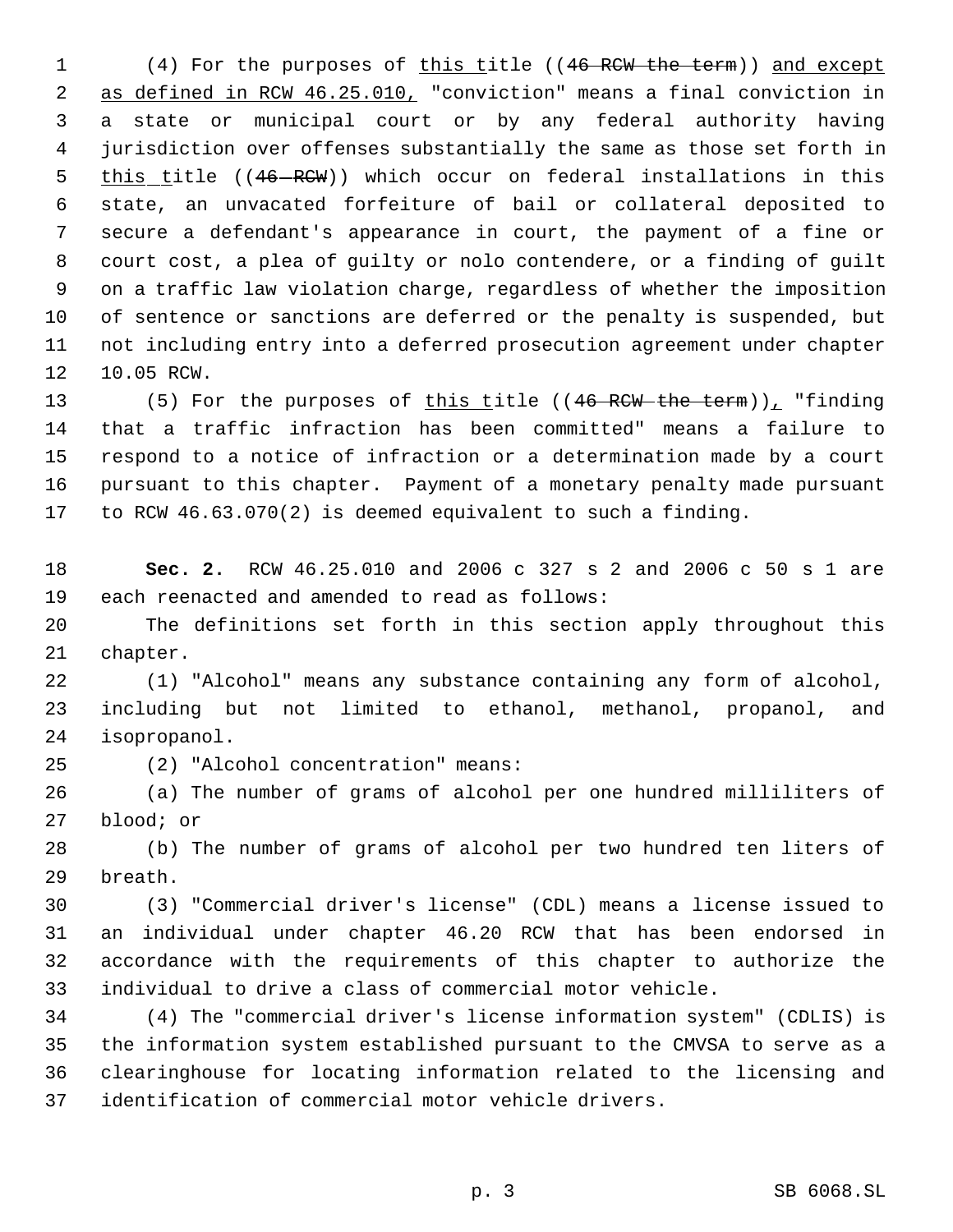- (5) "Commercial driver's instruction permit" means a permit issued under RCW 46.25.060(5).
- (6) "Commercial motor vehicle" means a motor vehicle or combination of motor vehicles used in commerce to transport passengers or property if the motor vehicle:
- (a) Has a gross vehicle weight rating of 11,794 kilograms or more (26,001 pounds or more) inclusive of a towed unit with a gross vehicle weight rating of more than 4,536 kilograms (10,000 pounds or more); or
- (b) Has a gross vehicle weight rating of 11,794 kilograms or more (26,001 pounds or more); or
- (c) Is designed to transport sixteen or more passengers, including the driver; or
- (d) Is of any size and is used in the transportation of hazardous materials as defined in this section; or
- 

(e) Is a school bus regardless of weight or size.

 (7) "Conviction" means an unvacated adjudication of guilt, or a determination that a person has violated or failed to comply with the law in a court of original jurisdiction or by an authorized administrative tribunal, an unvacated forfeiture of bail or collateral deposited to secure the person's appearance in court, a plea of guilty or nolo contendere accepted by the court, the payment of a fine or 22 court cost, entry into a deferred prosecution program under chapter 23 10.05 RCW, or violation of a condition of release without bail, regardless of whether or not the penalty is rebated, suspended, or probated.

- (8) "Disqualification" means a prohibition against driving a commercial motor vehicle.
- (9) "Drive" means to drive, operate, or be in physical control of a motor vehicle in any place open to the general public for purposes of vehicular traffic. For purposes of RCW 46.25.100, 46.25.110, and 46.25.120, "drive" includes operation or physical control of a motor vehicle anywhere in the state.
- (10) "Drugs" are those substances as defined by RCW 69.04.009, including, but not limited to, those substances defined by 49 C.F.R. 40.3.
- (11) "Employer" means any person, including the United States, a state, or a political subdivision of a state, who owns or leases a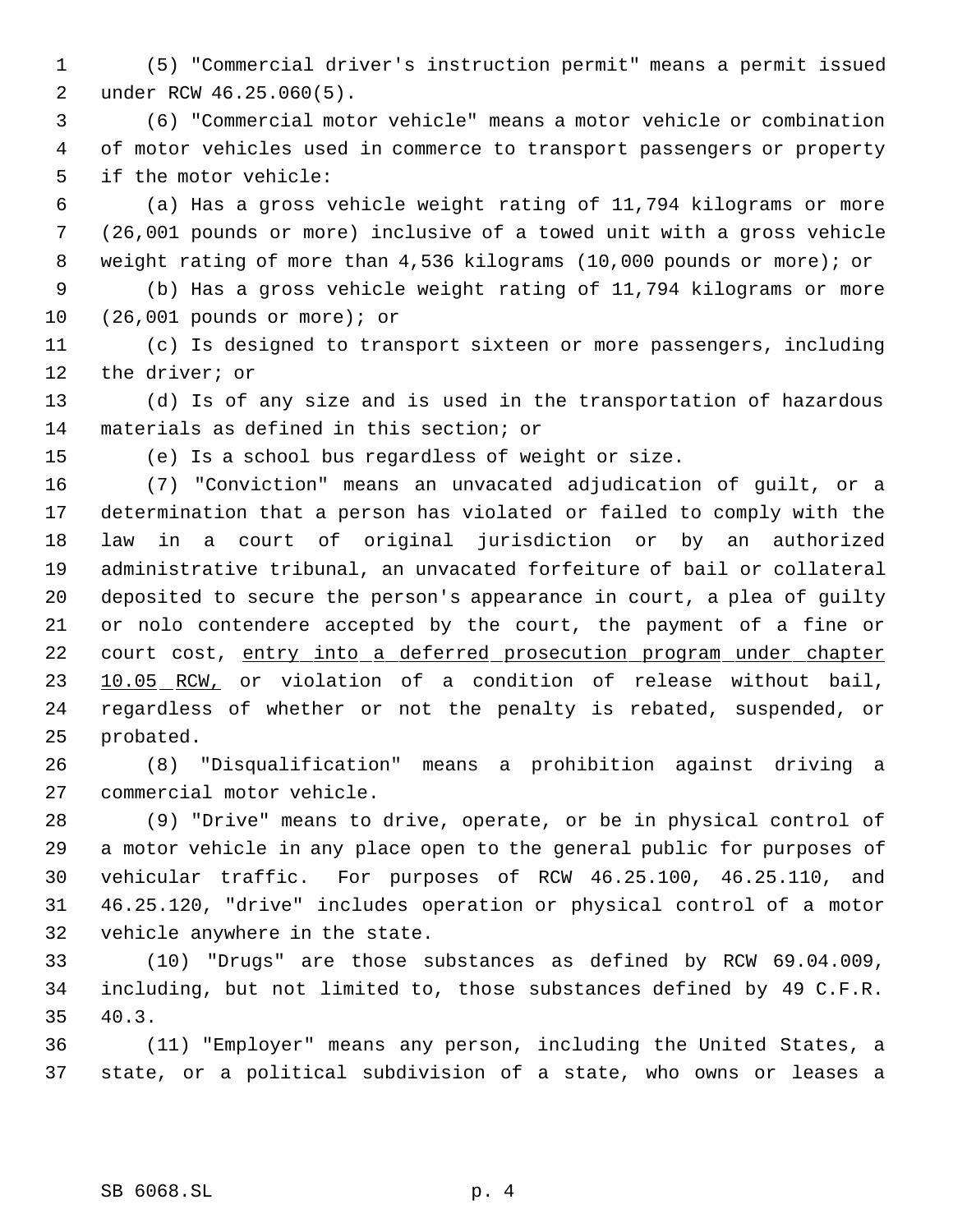commercial motor vehicle, or assigns a person to drive a commercial motor vehicle.

 (12) "Gross vehicle weight rating" (GVWR) means the value specified by the manufacturer as the maximum loaded weight of a single vehicle. The GVWR of a combination or articulated vehicle, commonly referred to as the "gross combined weight rating" or GCWR, is the GVWR of the power unit plus the GVWR of the towed unit or units. If the GVWR of any unit cannot be determined, the actual gross weight will be used. If a vehicle with a GVWR of less than 11,794 kilograms (26,001 pounds or less) has been structurally modified to carry a heavier load, then the actual gross weight capacity of the modified vehicle, as determined by RCW 46.44.041 and 46.44.042, will be used as the GVWR.

 (13) "Hazardous materials" means any material that has been designated as hazardous under 49 U.S.C. Sec. 5103 and is required to be placarded under subpart F of 49 C.F.R. part 172 or any quantity of a material listed as a select agent or toxin in 42 C.F.R. part 73.

 (14) "Motor vehicle" means a vehicle, machine, tractor, trailer, or semitrailer propelled or drawn by mechanical power used on highways, or any other vehicle required to be registered under the laws of this state, but does not include a vehicle, machine, tractor, trailer, or semitrailer operated exclusively on a rail.

 (15) "Out-of-service order" means a declaration by an authorized enforcement officer of a federal, state, Canadian, Mexican, or local jurisdiction that a driver, a commercial motor vehicle, or a motor carrier operation is out-of-service pursuant to 49 C.F.R. 386.72, 392.5, 395.13, 396.9, or compatible laws, or the North American uniform out-of-service criteria.

 (16) "Positive alcohol confirmation test" means an alcohol confirmation test that:

 (a) Has been conducted by a breath alcohol technician under 49 C.F.R. 40; and

(b) Indicates an alcohol concentration of 0.04 or more.

 A report that a person has refused an alcohol test, under circumstances that constitute the refusal of an alcohol test under 49 C.F.R. 40, will be considered equivalent to a report of a positive alcohol confirmation test for the purposes of this chapter.

(17) "School bus" means a commercial motor vehicle used to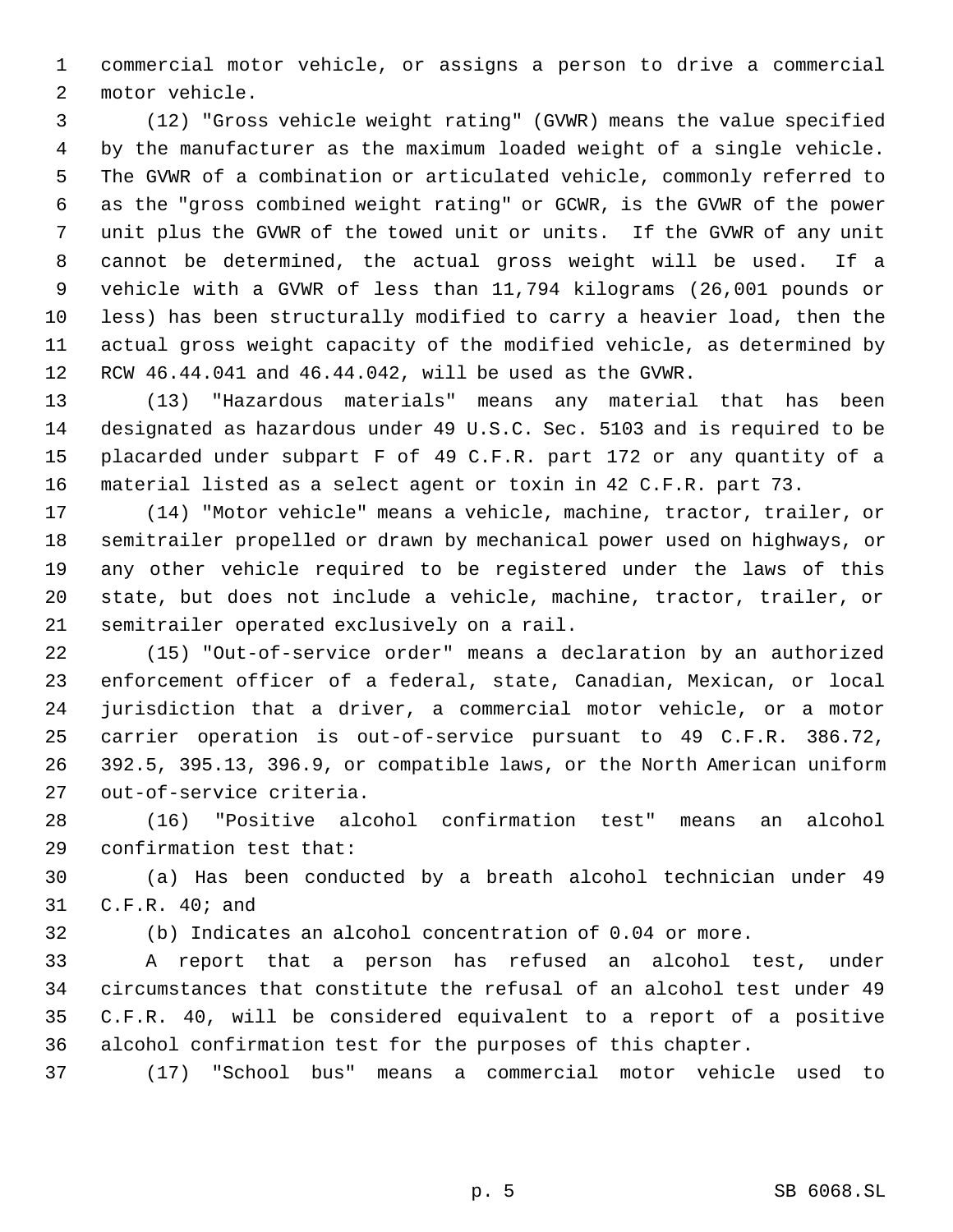transport preprimary, primary, or secondary school students from home to school, from school to home, or to and from school-sponsored events. School bus does not include a bus used as a common carrier.

(18) "Serious traffic violation" means:

 (a) Excessive speeding, defined as fifteen miles per hour or more in excess of the posted limit;

(b) Reckless driving, as defined under state or local law;

 (c) A violation of a state or local law relating to motor vehicle traffic control, other than a parking violation, arising in connection with an accident or collision resulting in death to any person;

 (d) Driving a commercial motor vehicle without obtaining a commercial driver's license;

 (e) Driving a commercial motor vehicle without a commercial driver's license in the driver's possession; however, any individual who provides proof to the court by the date the individual must appear in court or pay any fine for such a violation, that the individual held a valid CDL on the date the citation was issued, is not guilty of a "serious traffic offense";

 (f) Driving a commercial motor vehicle without the proper class of commercial driver's license endorsement or endorsements for the specific vehicle group being operated or for the passenger or type of 22 cargo being transported; and

 (g) Any other violation of a state or local law relating to motor vehicle traffic control, other than a parking violation, that the department determines by rule to be serious.

 (19) "State" means a state of the United States and the District of Columbia.

 (20) "Substance abuse professional" means an alcohol and drug specialist meeting the credentials, knowledge, training, and continuing education requirements of 49 C.F.R. 40.281.

 (21) "Tank vehicle" means a vehicle that is designed to transport a liquid or gaseous material within a tank that is either permanently or temporarily attached to the vehicle or the chassis. Tank vehicles include, but are not limited to cargo tanks and portable tanks. However, this definition does not include portable tanks having a rated capacity under one thousand gallons.

 (22) "United States" means the fifty states and the District of Columbia.